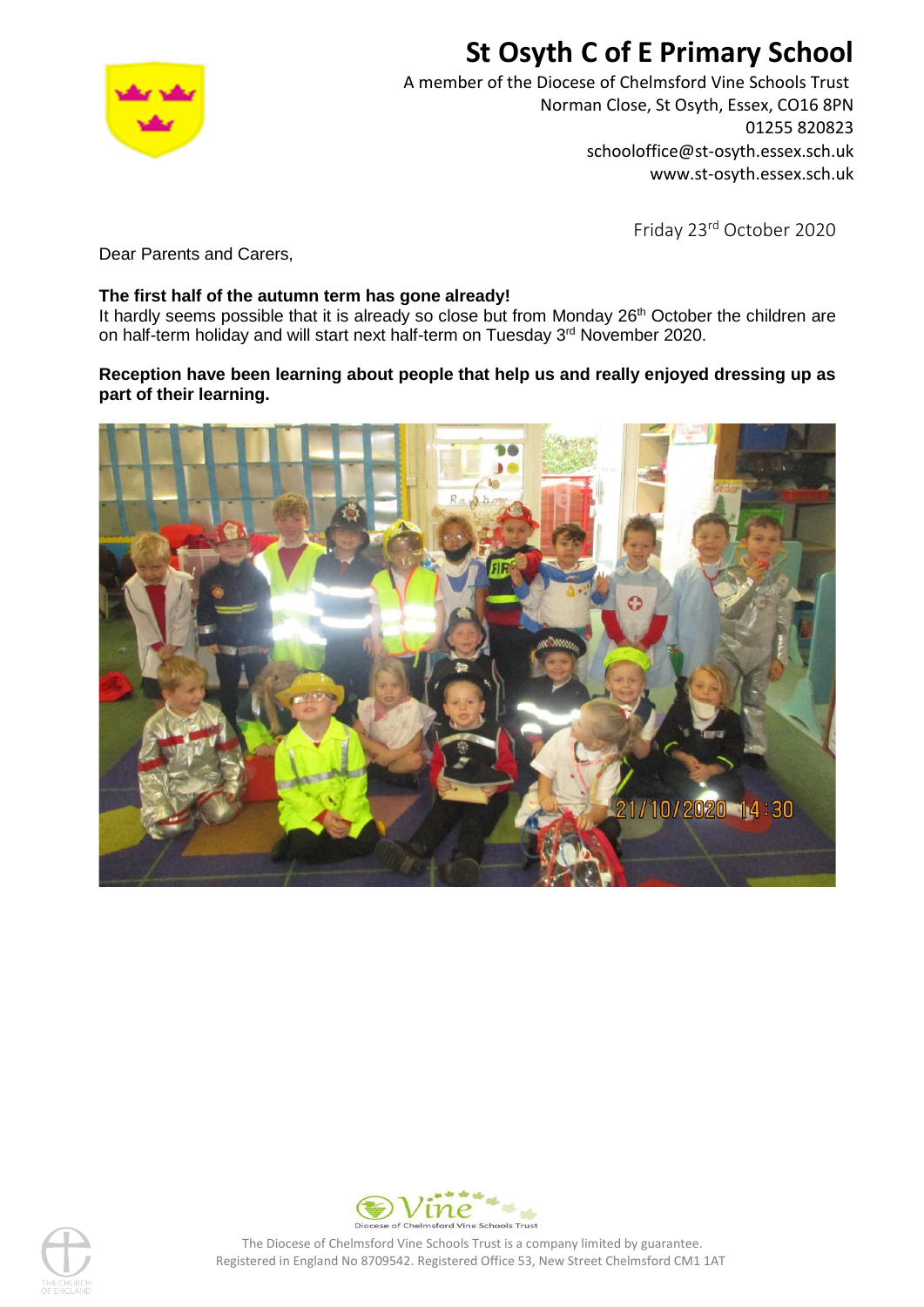#### **Safety First!**

A number of parents have said, this week, how well we have done to keep everyone in the school as safe as possible whilst allowing school to function as near to normal as possible. The Health and Safety Executive (HSE) agree! **The HSE undertook a spot check, here, on Tuesday of this week and we passed with flying colours. The inspector noted that our risk assessment and operational plans are detailed, good and appropriate.** We have had a couple of minor suggestions from the inspector and we are implementing these. One of them, which shows how small the suggested improvements are, is for me to remind parents and carers to ensure that children wear vests etc so that they stay warm whilst classrooms are appropriately ventilated.

The approach we have taken to COVID19 has helped us to have:

- **1. No children test positive to COVID19**
- **2. No staff test positive to COVID 19**

We know that the two above achievements are dependent on school and parents and carers doing the right things to reduce the risk of the spread of infection and we thank you all for the role you have played in keeping our school safe. We ask parents and carers, over the half term holiday, to continue to do all that they can to prevent any possible spread of COVID 19. At the end of this letter is the summary of what we all need to do to stay safe and to follow the TIER 2 expectations.

#### **Staying safe online during Halloween**

With a digital Halloween approaching, due to Covid-19 restrictions, parents and carers are being alerted to the possibility that children may take their celebrations online this year. This could result in sharing frightening content and peer pressure to undertake harmful online challenges. Essex Children's Safeguarding Board have made resources about online safety and child exploitation available on their [ESCB](https://lnks.gd/l/eyJhbGciOiJIUzI1NiJ9.eyJidWxsZXRpbl9saW5rX2lkIjoxMDAsInVyaSI6ImJwMjpjbGljayIsImJ1bGxldGluX2lkIjoiMjAyMDEwMjAuMjkwMTIxMDEiLCJ1cmwiOiJodHRwOi8vd3d3LmVzY2IuY28udWsvb25saW5lZXhwbG9pdGF0aW9uIn0.tzupYDgq2jxbJiQBxCw8mN8zDPSZtofoB-2wsHqn1Qk/s/500864888/br/87113107032-l) website.

Best Regards,

M.C. Cetans

Mr M Carter-Tufnell (Headteacher)